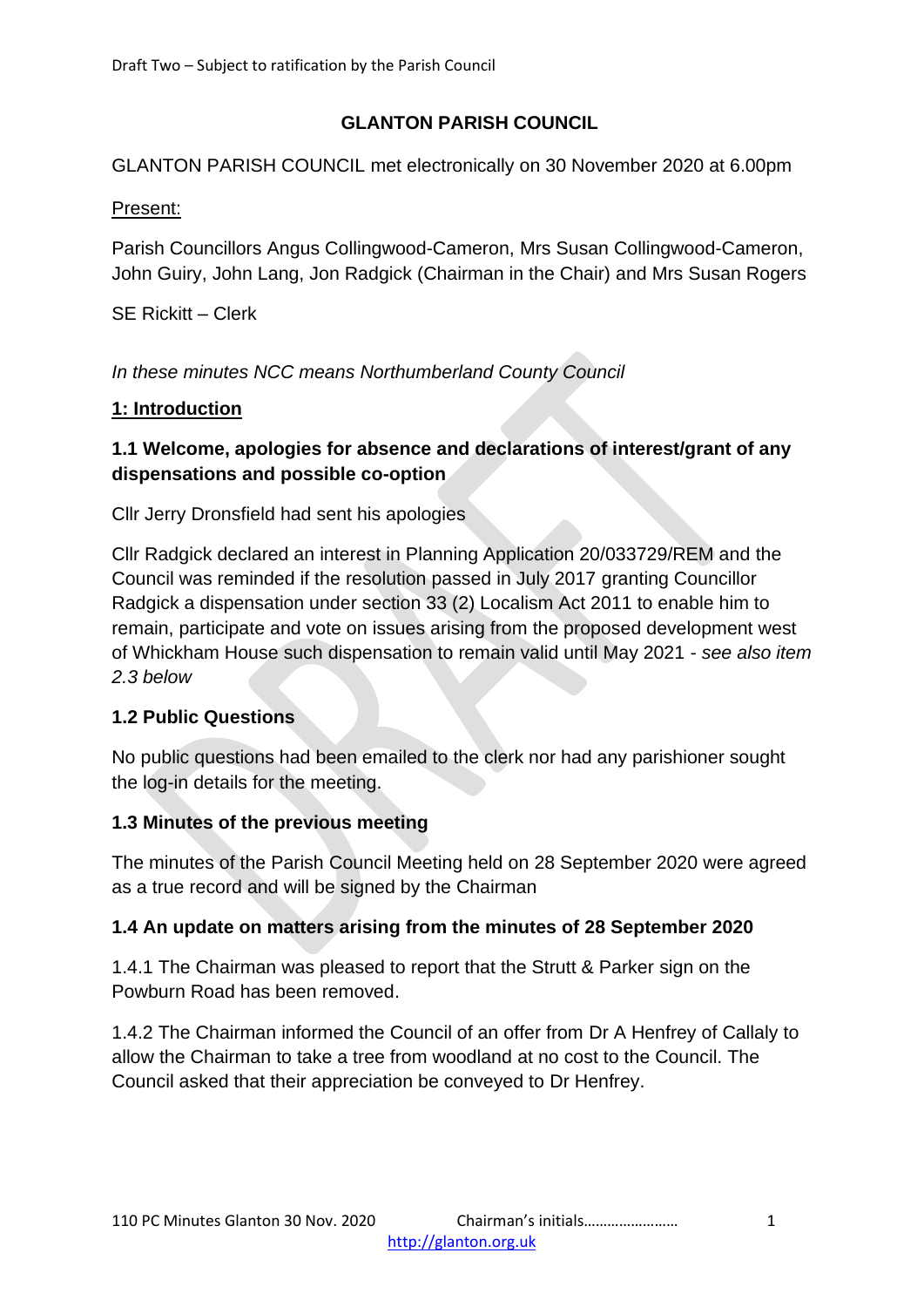## **2: Items for discussion and potential decisions**

#### **2.1 The Coronavirus National Emergency**

2.1.1 The Chairman reported that he was not aware of any requests for assistance at the present time. He drew attention to the recent email from NCC Cllr Steven Bridgett regarding the potential for hampers and/or lunches. The impression of those present is that the community is getting on and dealing with the second national lockdown as a matter of course.

2.2.2 The volunteers remain ready to assist parishioners if circumstances change.

# **2.2 Reports from the County Councillor and the Police**

2.2.1 All Parish Councillors had received direct copies of emails from NCC Cllr Steven Bridgett dealing with a number of matters within his electoral division. Councillors welcomed the potential initiatives on social housing and broadband, noting that fibre cable was being laid in other parts of the wider area.

2.2.2 A report had been received from the police, a copy of which is attached to the signed minutes. Cllr Angus Collingwood-Cameron is querying one element of the report and will share any response from the police. **Action AECC**

2.2.3 The clerk drew attention to the Police & Crime Commissioner's survey being held to inform the Police & Crime Plan as the Commissioner is keen to have input from rural residents.

## **2.3 Planning**

The Council considered *application 20/03729/REM - Land West Of Whickham House The Causeway Glanton – Three dwellings*. During the course of the debate Councillors made the following points

- The size of housing means it is unlikely that they will be purchased by young people
- There needs to be a condition that no works are carried out to the bus shelter without the approval of the Parish Council as NCC transferred maintenance responsibility to the Council. The developer should also be required to pay the Parish Council a commuted maintenance sum if the shelter is modified or replaced.
- The need to ensure that the well-used public footpath running through the site remained open during the construction phase
- The need for more parking spaces given the size of the houses to avoid cars parking on The Causeway and obstructing the bus shelter.
- The need for a formal condition or s106 obligation to secure the transfer of the former Chapel site to the Parish Council for use as a play area and to seek a contribution towards the costs of such a facility.

The Chairman will draft a response. **Action JR**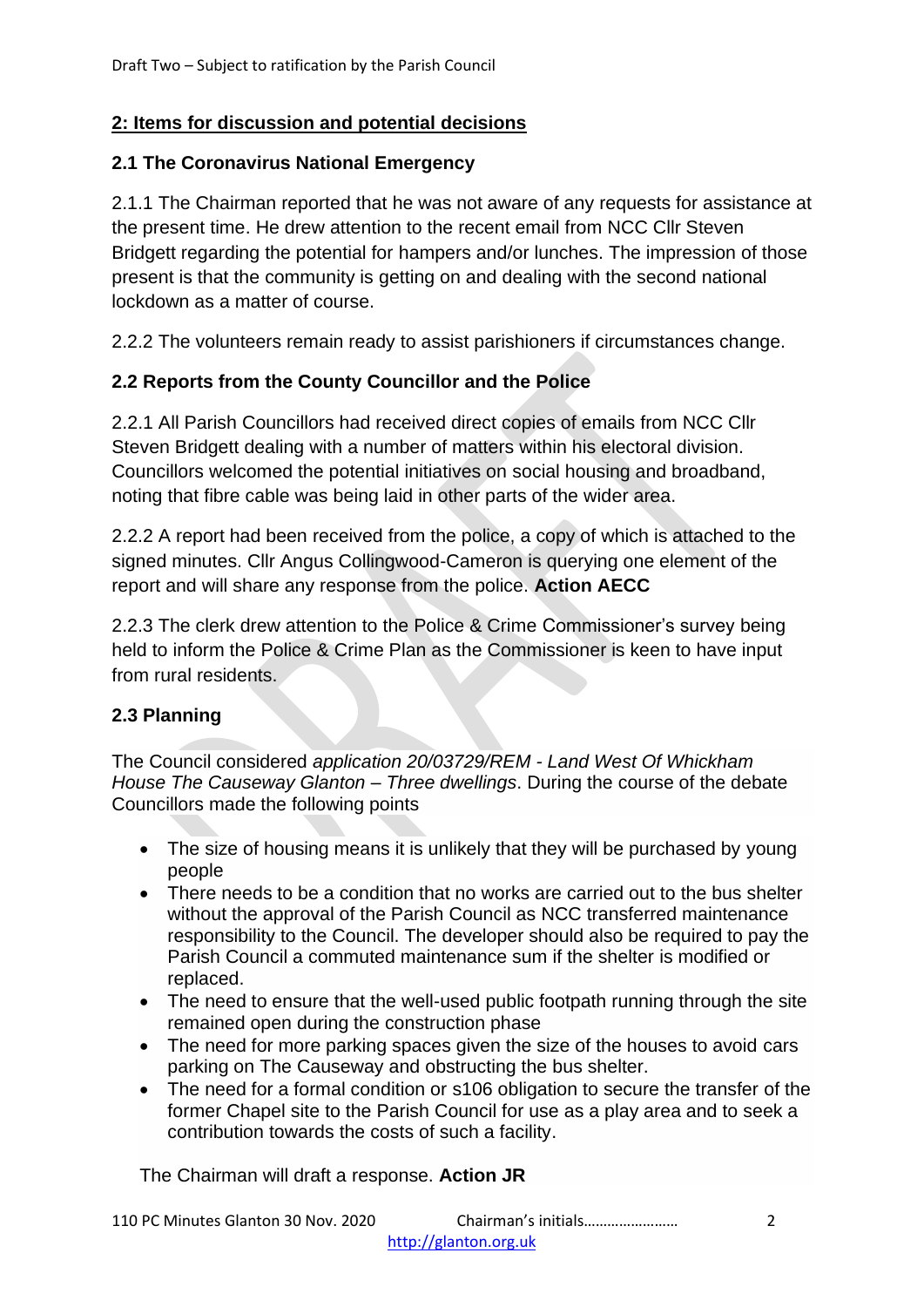# **2.4 Highway Issues**

2.4.1 The Chairman reported that the works already undertaken to prepare the roads for resurfacing. He will contact the Highways Dept. to remind them of the need to mark out the bus stop when replacing the road markings. **Action JR**

2.4.2 Cllr Mrs Rogers was pleased to report that the Heritage Group intend that the cast iron finger signpost would be installed at the West Turnpike junction within a few weeks. The Council asked that she pass on the Council's thanks to the Heritage Group. **Action SueR**

2.4.3 The clerk had raised the demolished/fallen traffic signs with NCC through NALC. He had been informed that replacement had not been given sufficient priority in the past but there was an intention to place £150,000 within NCC's 2021/2022 budget for replacement signs and road markings.

# **2.5 A Newsletter Editor**

No further progress has been made in getting a volunteer to step forward.

# **2.6 The Defibrillator**

All Parish Councillors had received a copy of the email from Mr Peter Lake regarding the forthcoming need for a new battery and spare pads for the defibrillator at an approximate cost of £300 plus VAT. The Council resolved to authorise the Chairman to arrange for these to be purchased. **Action JR**

# **3: Items for Information**

# **3.1 Forthcoming Village activities**

3.1 Cllr Mrs Rogers had suggested that the Parish Council consider collating a list of contact details for the owners of second / holiday homes within the village. It was agreed that the concept was sound and the clerk will contact NALC to see if there have been other such schemes and whether there are any potential pitfalls to avoid. Any details received will be circulated by the clerk. **Actions SER**

3.2 The Council was not aware of any forthcoming activities, given the current lockdown and the designation of the county within the Tier 3 restrictions.

# **3.2 Details of any meetings attended by Councillors or the clerk**

The clerk reported on the NALC AGM.

## **3.3 Correspondence received**

The Clerk had no correspondence to bring to the attention of the meeting.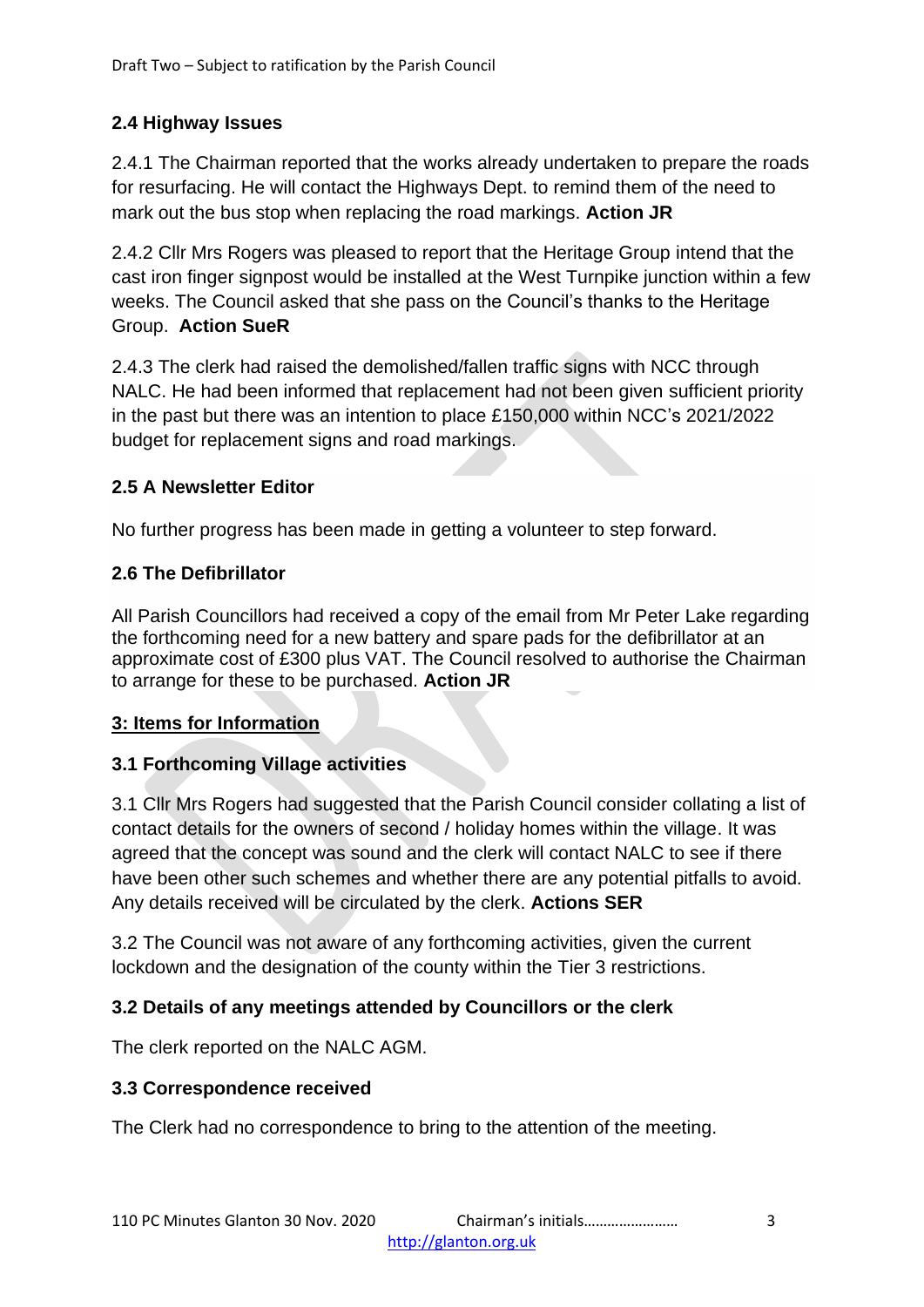# **4: Administration**

#### **4.1 To note the current accounts and to authorise any payments**

4.1.1 The Council noted the current accounts. [A copy is attached to the signed minutes]. The clerk advised that the Glanton Show had made a £20.00 donation towards the cost of the website for which Councillors were grateful.

4.1.2 The following payments were authorised.

- Glanton Memorial Hall Support Payment £200.00
- Friends of Whittingham Parish Burial Ground Support Payment £200.00
- Hammer Services Mowing Footpath 4 £120.00 (the net cost has been recovered from NCC)
- Glanton Memorial Hall Redirection of a donation made by Glanton Show paid in error to the Council - £100.00
- HMRC PAYE Q3 £30.00

## **4.2 The Budget and Precept for 2021/2022**

The Council considered the report from the clerk, a copy is attached to the signed minutes and agreed that the precept for 2021/2022 be set at £2100 [Two Thousand One Hundred Pounds] and that the following budget be set

| <b>General Fund Expenditure Item and</b><br><b>Number</b>           | <b>Budget for 2021/2022</b> |  |
|---------------------------------------------------------------------|-----------------------------|--|
|                                                                     |                             |  |
| Clerks Costs including travel [1]                                   | 600.00                      |  |
| Misc. Admin (Postage, etc.) [2]                                     | 220.00                      |  |
| Insurance [3]                                                       | 200.00                      |  |
| Legal /Audit /Subscriptions [4]                                     | 135.00                      |  |
| Maintenance and Planting [5]                                        | 400.00                      |  |
| Hall Hire [6]                                                       | 120.00                      |  |
| <b>Support Payments [7]</b>                                         | 400.00                      |  |
| Communications [8]                                                  | 120.00                      |  |
| <b>Total</b>                                                        | 2195.00                     |  |
| <b>Income from Precept</b>                                          | 2100.00                     |  |
| <b>Balance from Reserves (negative is</b><br>payment into reserves) | 95.00                       |  |